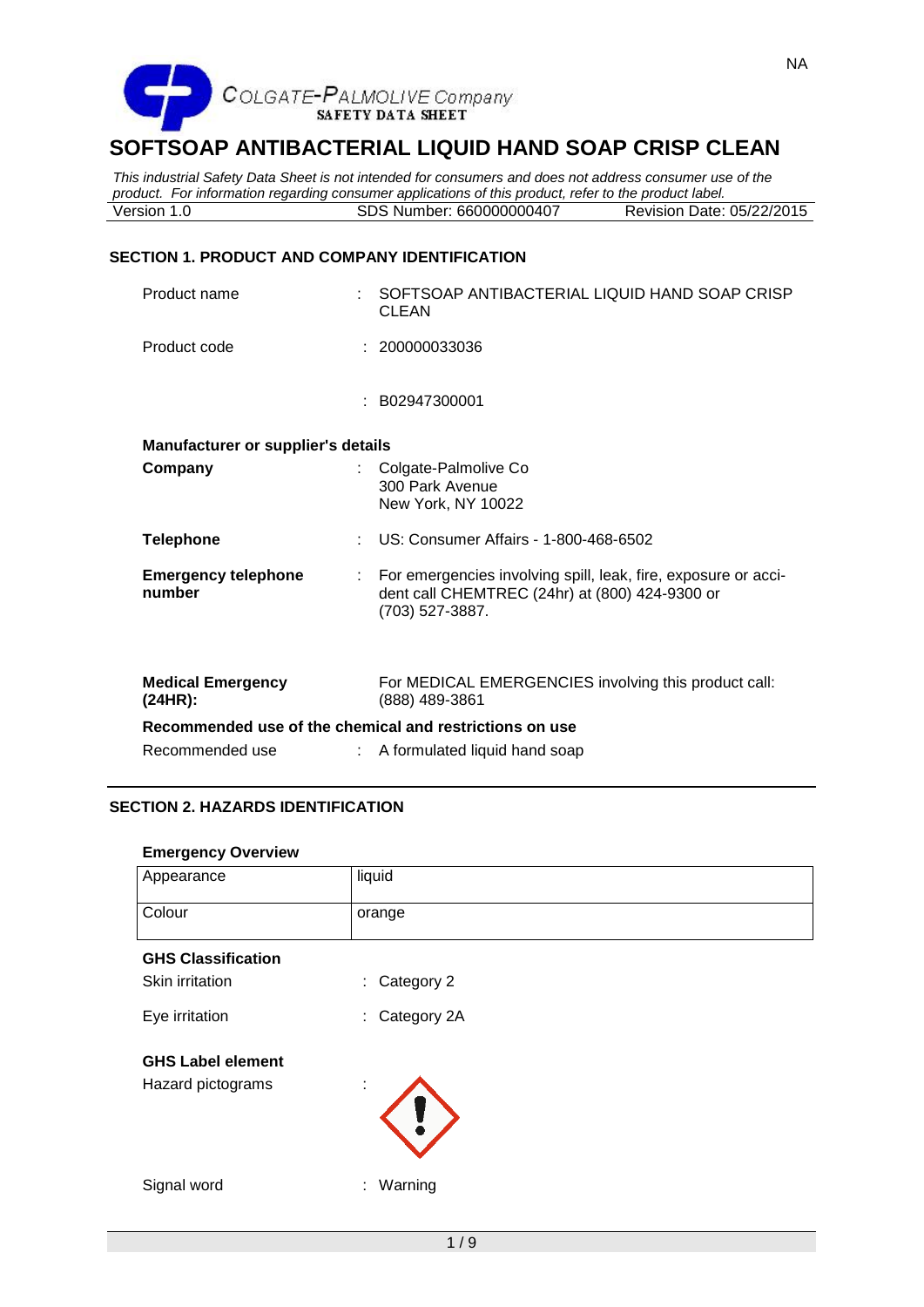

*This industrial Safety Data Sheet is not intended for consumers and does not address consumer use of the product. For information regarding consumer applications of this product, refer to the product label.* SDS Number: 660000000407

| Hazard statements                             | : H315 Causes skin irritation.<br>H319 Causes serious eye irritation.                                                                                                                                                                                                                                                                                                                                                                                                                                                                                                                                             |
|-----------------------------------------------|-------------------------------------------------------------------------------------------------------------------------------------------------------------------------------------------------------------------------------------------------------------------------------------------------------------------------------------------------------------------------------------------------------------------------------------------------------------------------------------------------------------------------------------------------------------------------------------------------------------------|
| Precautionary statements                      | : Prevention:<br>P264 Wash skin thoroughly after handling.<br>P280 Wear eye protection/ face protection.<br>P280 Wear protective gloves.<br><b>Response:</b><br>P302 + P352 IF ON SKIN: Wash with plenty of soap and water.<br>P305 + P351 + P338 IF IN EYES: Rinse cautiously with water<br>for several minutes. Remove contact lenses, if present and easy<br>to do. Continue rinsing.<br>P332 + P313 If skin irritation occurs: Get medical advice/atten-<br>tion.<br>P337 + P313 If eye irritation persists: Get medical advice/atten-<br>tion.<br>P362 Take off contaminated clothing and wash before reuse. |
| <b>Potential Health Effects</b><br>Inhalation | : No adverse effects due to inhalation are expected.                                                                                                                                                                                                                                                                                                                                                                                                                                                                                                                                                              |
| Skin                                          | : Prolonged or repeated skin contact may cause irritation.                                                                                                                                                                                                                                                                                                                                                                                                                                                                                                                                                        |
| Eyes                                          | Causes eye irritation on direct contact.                                                                                                                                                                                                                                                                                                                                                                                                                                                                                                                                                                          |
| Ingestion                                     | May be harmful if swallowed in large quantities.                                                                                                                                                                                                                                                                                                                                                                                                                                                                                                                                                                  |
| Aggravated Medical Condi-<br>tion             | : None known.                                                                                                                                                                                                                                                                                                                                                                                                                                                                                                                                                                                                     |
| Carcinogenicity:                              |                                                                                                                                                                                                                                                                                                                                                                                                                                                                                                                                                                                                                   |
| <b>IARC</b>                                   | No component of this product present at levels greater than or<br>equal to 0.1% is identified as probable, possible or confirmed<br>human carcinogen by IARC.                                                                                                                                                                                                                                                                                                                                                                                                                                                     |
| <b>ACGIH</b>                                  | No component of this product present at levels greater than or<br>equal to 0.1% is identified as a carcinogen or potential carcino-<br>gen by ACGIH.                                                                                                                                                                                                                                                                                                                                                                                                                                                              |
| <b>OSHA</b>                                   | No component of this product present at levels greater than or<br>equal to 0.1% is identified as a carcinogen or potential carcino-<br>gen by OSHA.                                                                                                                                                                                                                                                                                                                                                                                                                                                               |
| <b>NTP</b>                                    | No component of this product present at levels greater than or<br>equal to 0.1% is identified as a known or anticipated carcinogen<br>by NTP.                                                                                                                                                                                                                                                                                                                                                                                                                                                                     |

# **SECTION 3. COMPOSITION/INFORMATION ON INGREDIENTS**

| (% )<br>$\mathbf{r}$<br>Chemical Name<br>じoncentration<br>-Nr<br>$\overline{\phantom{0}}$<br>. J . |
|----------------------------------------------------------------------------------------------------|
|----------------------------------------------------------------------------------------------------|

NA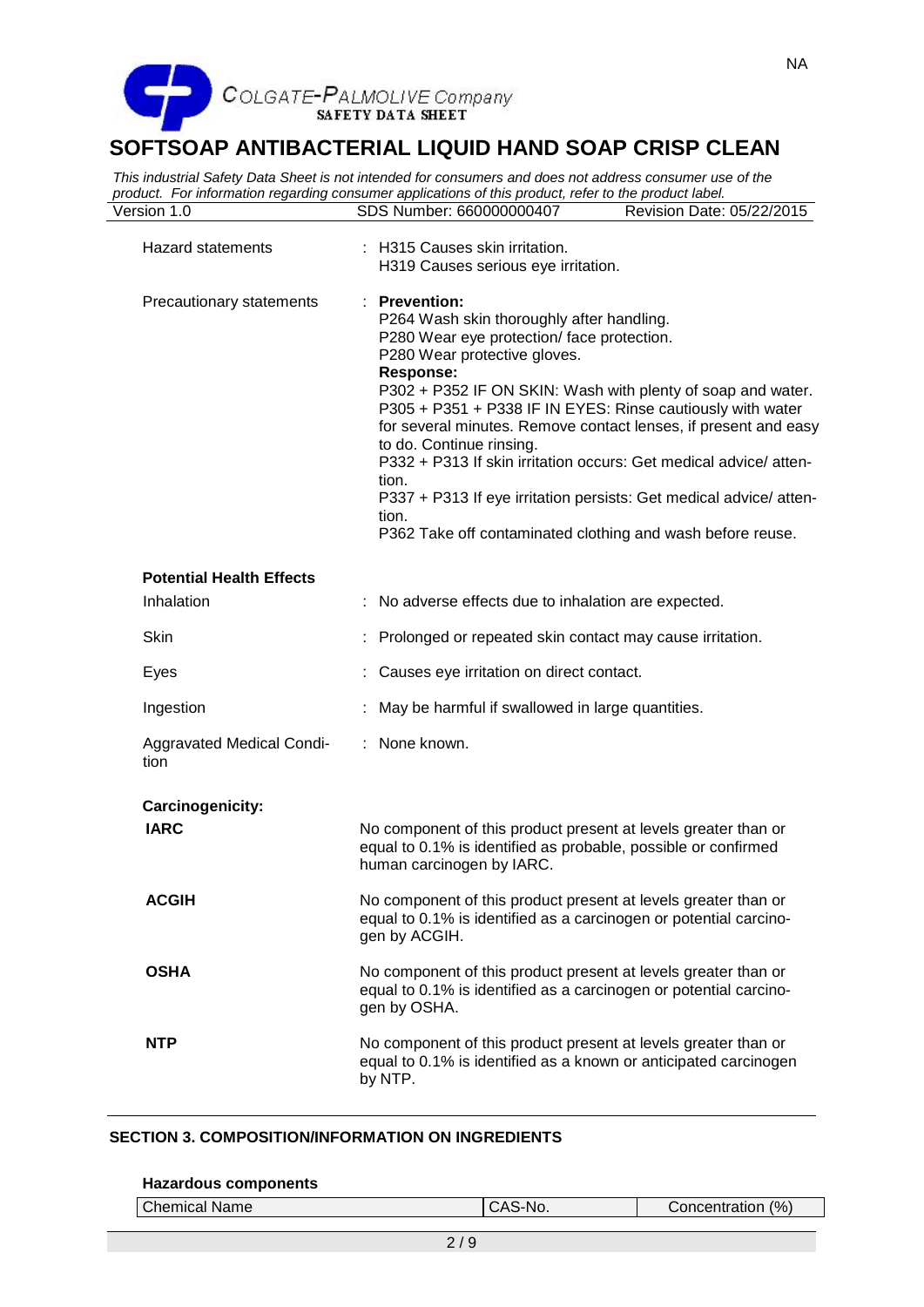

*This industrial Safety Data Sheet is not intended for consumers and does not address consumer use of the product. For information regarding consumer applications of this product, refer to the product label.* SDS Number: 660000000407

| <b>CETRIMONIUM CHLORIDE</b> | 112-02-7 | $>= 1 - 5$    |
|-----------------------------|----------|---------------|
| <b>GLYCERIN</b>             | 56-81-5  | >= 1<br>- < 5 |

# **SECTION 4. FIRST AID MEASURES**

| If inhaled                                                        | : Remove victim to fresh air. Get medical attention, if symp-<br>toms persist.                              |
|-------------------------------------------------------------------|-------------------------------------------------------------------------------------------------------------|
| In case of skin contact                                           | : Flush skin with large amounts of water. If irritation develops<br>and persists, get medical attention.    |
| In case of eye contact                                            | : Hold eyelids apart and flush eyes with plenty of water for at<br>least 15 minutes. Get medical attention. |
| If swallowed                                                      | : Drink 8 ounces of clear water. Get medical attention.                                                     |
| Most important symptoms<br>and effects, both acute and<br>delayed | : Causes skin irritation.<br>Causes serious eye irritation.                                                 |

# **SECTION 5. FIREFIGHTING MEASURES**

| Suitable extinguishing media                     | : Use water spray, alcohol-resistant foam, dry chemical or car-<br>bon dioxide.                                   |
|--------------------------------------------------|-------------------------------------------------------------------------------------------------------------------|
| Hazardous combustion prod-<br>ucts               | : No hazardous combustion products are known                                                                      |
| Special protective equipment<br>for firefighters | : Self-contained breathing apparatus and full protective clothing<br>should be worn when fighting chemical fires. |

# **SECTION 6. ACCIDENTAL RELEASE MEASURES**

| Personal precautions, protec-<br>tive equipment and emer-<br>gency procedures | : Use personal protection recommended in Section 8 of the<br>SDS.                                                                        |
|-------------------------------------------------------------------------------|------------------------------------------------------------------------------------------------------------------------------------------|
| Methods and materials for<br>containment and cleaning up                      | : Cover with inert, absorbent material and remove to disposal<br>container. Spill area may be slippery. Flush with plenty of wa-<br>ter. |

# **SECTION 7. HANDLING AND STORAGE**

| Conditions for safe storage |  | Store at controlled room temperature at 20-25°C (68-77°F). |
|-----------------------------|--|------------------------------------------------------------|
|-----------------------------|--|------------------------------------------------------------|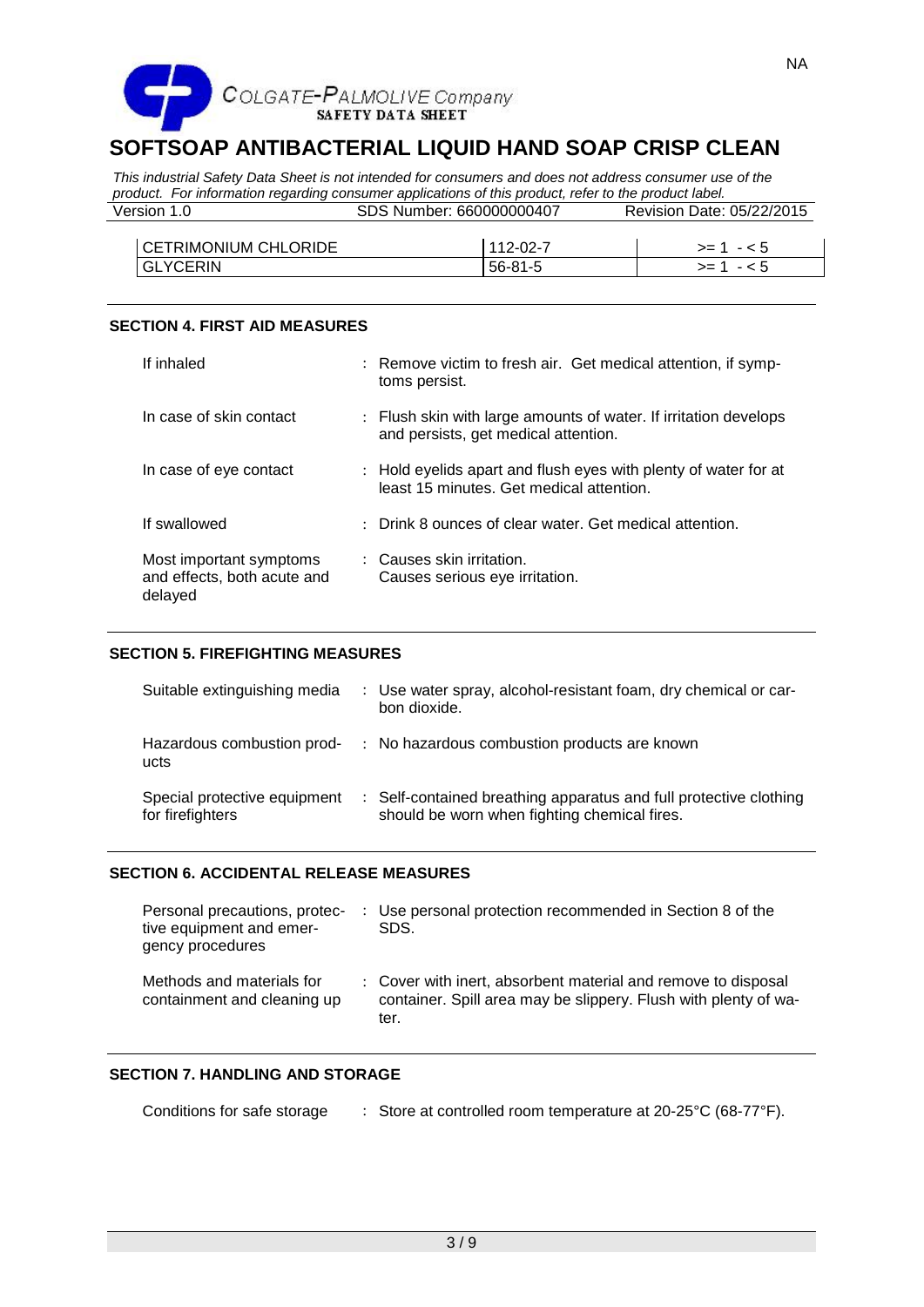

*This industrial Safety Data Sheet is not intended for consumers and does not address consumer use of the product. For information regarding consumer applications of this product, refer to the product label.* SDS Number: 660000000407

# **SECTION 8. EXPOSURE CONTROLS/PERSONAL PROTECTION**

#### **Components with workplace control parameters**

| Components                    | CAS-No.                                                                                                                                                                                                                              | Value type<br>(Form of<br>exposure)    | Control parame-<br>ters / Permissible<br>concentration       | <b>Basis</b> |  |
|-------------------------------|--------------------------------------------------------------------------------------------------------------------------------------------------------------------------------------------------------------------------------------|----------------------------------------|--------------------------------------------------------------|--------------|--|
| <b>GLYCERIN</b>               | $56 - 81 - 5$                                                                                                                                                                                                                        | TWA (mist,<br>respirable<br>fraction)  | $5 \text{ mg/m}$ 3                                           | OSHA Z-1     |  |
|                               |                                                                                                                                                                                                                                      | TWA (mist,<br>total dust)              | 15 mg/m3                                                     | OSHA Z-1     |  |
|                               |                                                                                                                                                                                                                                      | TWA (Mist -<br>total dust)             | 10 mg/m3                                                     | OSHA P0      |  |
|                               |                                                                                                                                                                                                                                      | TWA (Mist -<br>respirable<br>fraction) | $5$ mg/m $3$                                                 | OSHA P0      |  |
| <b>Engineering measures</b>   | $\ddot{\cdot}$                                                                                                                                                                                                                       | control measures are required.         | In an industrial work environment, no special precautions or |              |  |
| Personal protective equipment |                                                                                                                                                                                                                                      |                                        |                                                              |              |  |
| Respiratory protection        | quired.                                                                                                                                                                                                                              |                                        | No personal respiratory protective equipment normally re-    |              |  |
| Protective measures           | In an industrial work environment, if a splash is likely, chemi-<br>$\ddot{\cdot}$<br>cal goggles may be needed. Prolonged skin contact may<br>require protective gloves. For consumer use, no unusual<br>precautions are necessary. |                                        |                                                              |              |  |
| Hygiene measures              | skin contact.                                                                                                                                                                                                                        |                                        | In an industrial work environment, avoid eye and prolonged   |              |  |

#### **SECTION 9. PHYSICAL AND CHEMICAL PROPERTIES**

| Appearance  | $:$ liquid     |
|-------------|----------------|
| Colour      | $:$ orange     |
| Flash point | : $> 200 °F$   |
| Density     | : $1.01$ g/cm3 |

#### **SECTION 10. STABILITY AND REACTIVITY**

| Possibility of hazardous reac-<br>tions | : Hazardous polymerisation does not occur. |
|-----------------------------------------|--------------------------------------------|
| Incompatible materials                  | $\therefore$ Strong oxidizing agents       |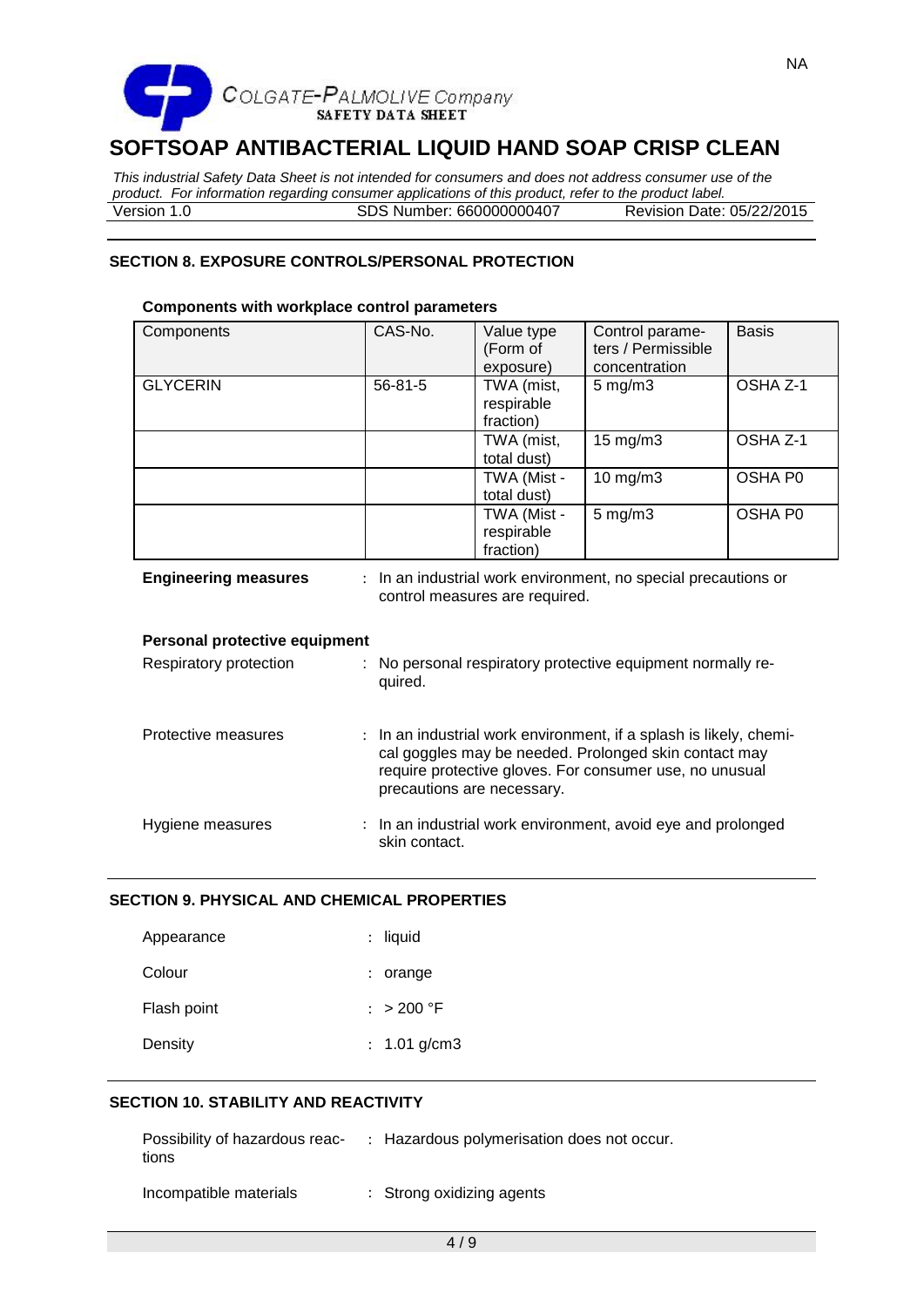

*This industrial Safety Data Sheet is not intended for consumers and does not address consumer use of the product. For information regarding consumer applications of this product, refer to the product label.* SDS Number: 660000000407

Hazardous decomposition products : None known.

# **SECTION 11. TOXICOLOGICAL INFORMATION**

#### **Acute toxicity**

Not classified based on available information.

# **Product:**

| Acute oral toxicity   | : Acute toxicity estimate : $> 5,000$ mg/kg<br>Method: Calculation method |
|-----------------------|---------------------------------------------------------------------------|
| Acute dermal toxicity | : Acute toxicity estimate : $> 5,000$ mg/kg<br>Method: Calculation method |

# **Components:**

**CETRIMONIUM CHLORIDE:**

| <b>UCIRIMONIUM UNLURIDE.</b><br>Acute oral toxicity | : LD50 (Rat): 450 mg/kg<br>Method: OECD Test Guideline 401              |
|-----------------------------------------------------|-------------------------------------------------------------------------|
| Acute inhalation toxicity                           | : Remarks: No data available                                            |
| Acute dermal toxicity                               | : LD50 (Rabbit): $429 \text{ mg/kg}$<br>Method: OECD Test Guideline 402 |
| <b>GLYCERIN:</b><br>Acute oral toxicity             | : LD50 (Rat): $> 5,000$ mg/kg                                           |
| Acute inhalation toxicity                           | : Remarks: No data available                                            |
| Acute dermal toxicity                               | : LD50 (Rabbit): $> 5,000$ mg/kg<br>Method: No information available.   |

# **Skin corrosion/irritation**

Causes skin irritation.

#### **Components: CETRIMONIUM CHLORIDE:**

Result: Corrosive after 1 to 4 hours of exposure

# **GLYCERIN:**

Result: No skin irritation

# **Serious eye damage/eye irritation**

Causes serious eye irritation.

# **Components:**

**CETRIMONIUM CHLORIDE:** Result: Irreversible effects on the eye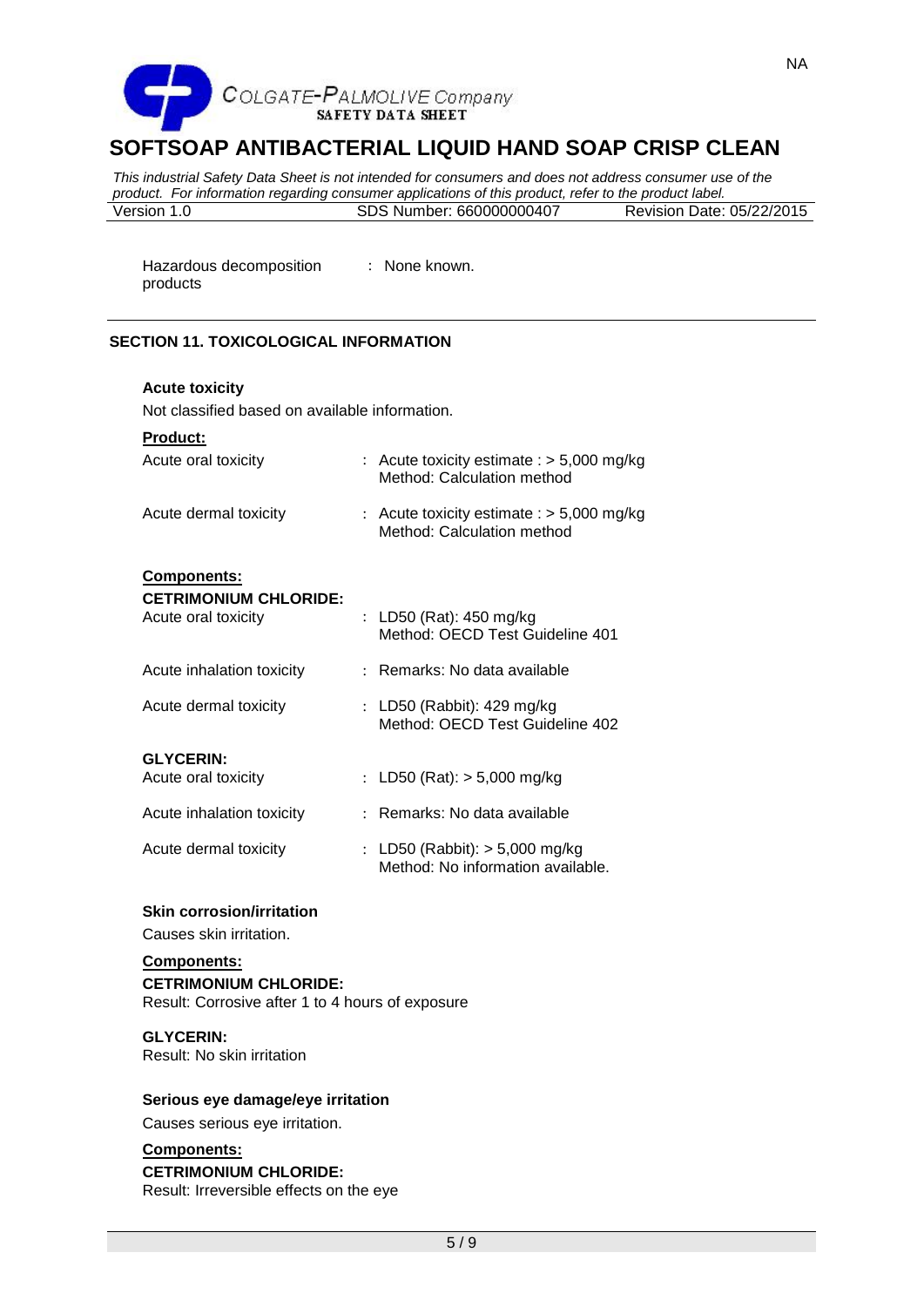

*This industrial Safety Data Sheet is not intended for consumers and does not address consumer use of the product. For information regarding consumer applications of this product, refer to the product label.* SDS Number: 660000000407

# **GLYCERIN:**

Remarks: No data available

### **Respiratory or skin sensitisation**

Skin sensitisation: Not classified based on available information. Respiratory sensitisation: Not classified based on available information.

### **Components:**

**CETRIMONIUM CHLORIDE:** Exposure routes: Inhalation Result: Does not cause respiratory sensitisation.

Exposure routes: Dermal Result: Does not cause skin sensitisation.

### **GLYCERIN:**

Exposure routes: Inhalation Remarks: No data available

Exposure routes: Dermal Result: Does not cause skin sensitisation.

#### **Germ cell mutagenicity**

Not classified based on available information.

### **Carcinogenicity**

Not classified based on available information.

# **Reproductive toxicity**

Not classified based on available information.

### **STOT - single exposure**

Not classified based on available information.

#### **STOT - repeated exposure**

Not classified based on available information.

#### **Aspiration toxicity**

Not classified based on available information.

#### **Further information**

# **Product:**

Remarks: This product has not been tested as a whole. However, this formula was reviewed by expert toxicologists in the Product Safety Assurance Department of Colgate-Palmolive and is determined to be safe for its intended use. This review has taken into consideration available safety-related information including information on individual ingredients, similar formulas and potential ingredient interactions. This review is a component of the hazard determination used to prepare the statements in Section 3 of the SDS.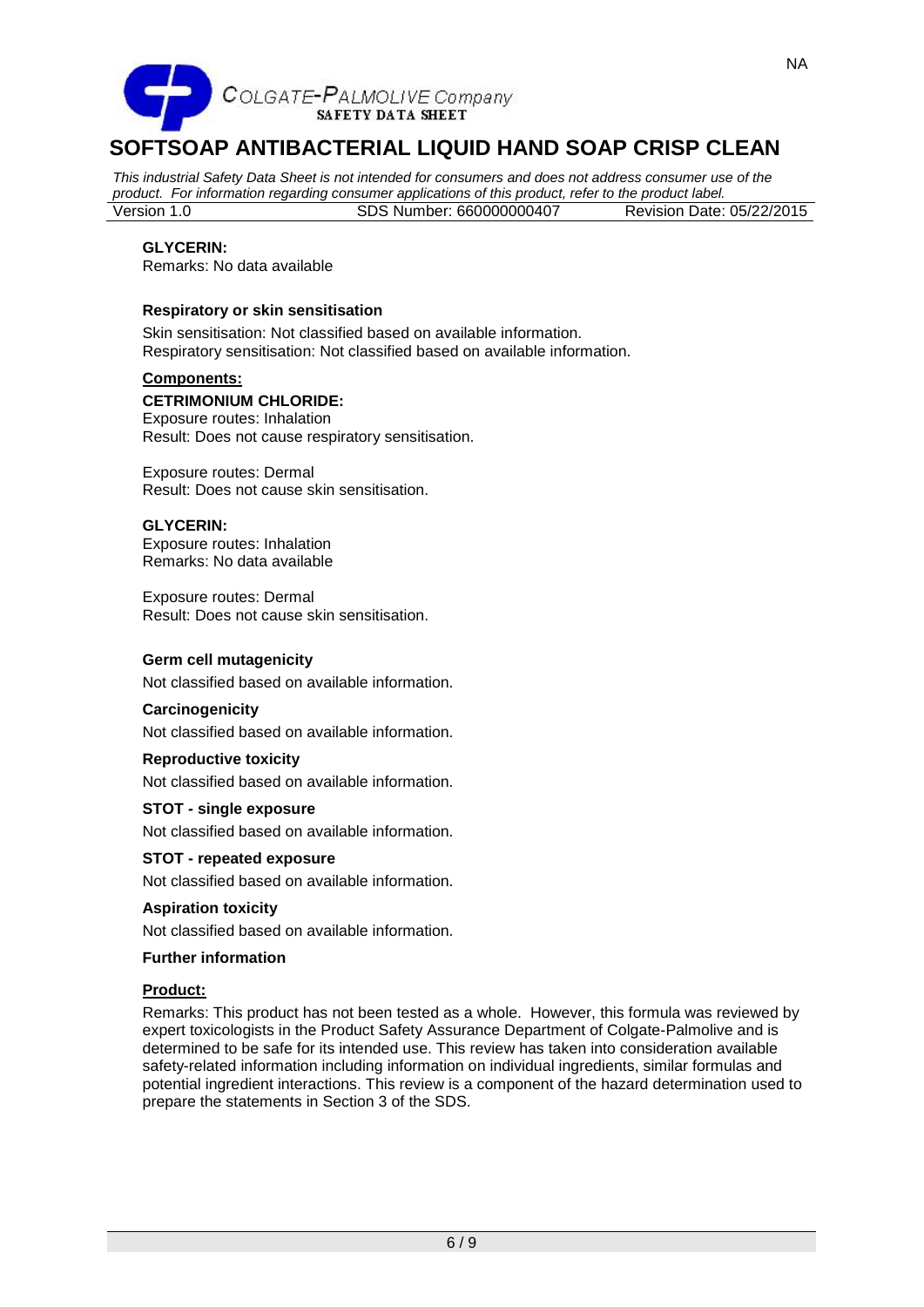

*This industrial Safety Data Sheet is not intended for consumers and does not address consumer use of the product. For information regarding consumer applications of this product, refer to the product label.* SDS Number: 660000000407

# **SECTION 12. ECOLOGICAL INFORMATION**

The product has not been tested as a whole for environmental toxicity. However, environmental information on the ingredients in this product have been reviewed by the Environmental, Health and Safety group of Colgate-Palmolive and determined to have an acceptable environmental profile. This evaluation is based on available information on individual ingredients, interactions of ingredients, and similar ingredients. Biodegradability claims are supported by data on ingredients (i.e., surfactants are biodegradable) or testing conducted on the final product (i.e., This product is biodegradable).

# **SECTION 13. DISPOSAL CONSIDERATIONS**

#### **Disposal methods**

| Waste from residues | : Any disposal practice must be in compliance with local, state<br>and federal laws and regulations (contact local or state envi-<br>ronment agency for specific rules). Do not dump in sewers, |
|---------------------|-------------------------------------------------------------------------------------------------------------------------------------------------------------------------------------------------|
|                     | any body of water or on the ground.                                                                                                                                                             |

# **SECTION 14. TRANSPORT INFORMATION**

| DOT | Not regulated. |
|-----|----------------|
|     |                |

- **TDG :** Not regulated.
- **IATA :** Not regulated.
- **IMDG :** Not regulated.

#### **International Regulation**

# **Transport in bulk according to Annex II of MARPOL 73/78 and the IBC Code** Not applicable for product as supplied.

# **National Regulations**

# **SECTION 15. REGULATORY INFORMATION**

# **EPCRA - Emergency Planning and Community Right-to-Know Act**

# **CERCLA Reportable Quantity**

This material does not contain any components with a CERCLA RQ.

#### **SARA 304 Extremely Hazardous Substances Reportable Quantity**

| <b>Components</b>        | CAS-No.   |       | Component RQ   Calculated product RQ |
|--------------------------|-----------|-------|--------------------------------------|
|                          |           | (lbs) | (lbs)                                |
| <b>HYDROGEN PEROXIDE</b> | 7722-84-1 | 1000  |                                      |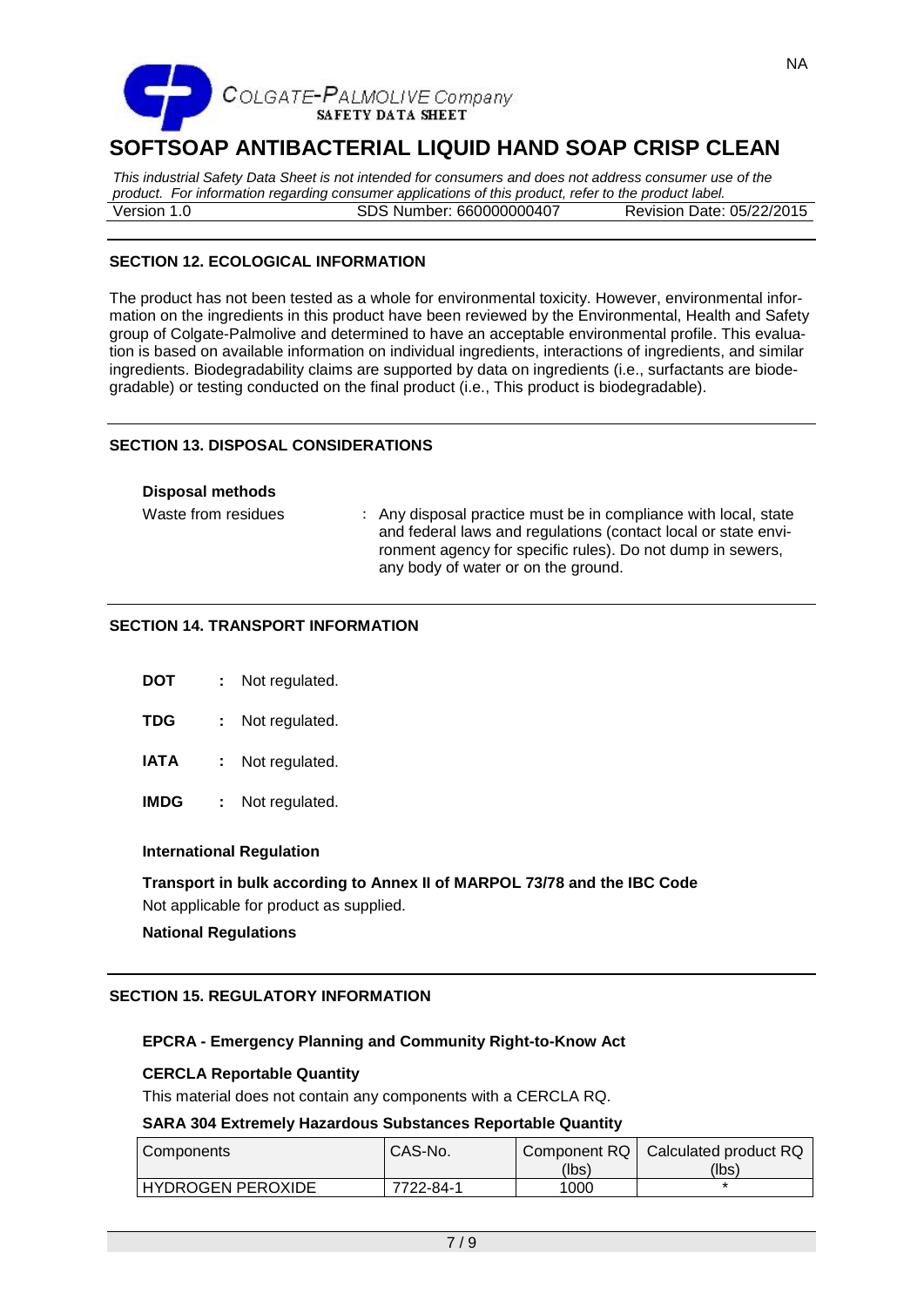

*This industrial Safety Data Sheet is not intended for consumers and does not address consumer use of the product. For information regarding consumer applications of this product, refer to the product label.* SDS Number: 660000000407

\*: Calculated RQ exceeds reasonably attainable upper limit.

| <b>SARA 302</b> | : No chemicals in this material are subject to the reporting re-<br>quirements of SARA Title III, Section 302.                                                                            |
|-----------------|-------------------------------------------------------------------------------------------------------------------------------------------------------------------------------------------|
| <b>SARA 313</b> | : This material does not contain any chemical components with<br>known CAS numbers that exceed the threshold (De Minimis)<br>reporting levels established by SARA Title III, Section 313. |

# **Clean Air Act**

This product does not contain any hazardous air pollutants (HAP), as defined by the U.S. Clean Air Act Section 12 (40 CFR 61).

This product does not contain any chemicals listed under the U.S. Clean Air Act Section 112(r) for Accidental Release Prevention (40 CFR 68.130, Subpart F).

The following chemical(s) are listed under the U.S. Clean Air Act Section 111 SOCMI Intermediate or Final VOC's (40 CFR 60.489):

GLYCERIN 56-81-5

### **Clean Water Act**

This product does not contain any Hazardous Substances listed under the U.S. CleanWater Act, Section 311, Table 116.4A.

This product does not contain any Hazardous Chemicals listed under the U.S. CleanWater Act, Section 311, Table 117.3.

This product does not contain any toxic pollutants listed under the U.S. Clean Water Act Section 307

#### **Massachusetts Right To Know**

| <b>GLYCERIN</b>                 | $56 - 81 - 5$ |
|---------------------------------|---------------|
| <b>HYDROGEN PEROXIDE</b>        | 7722-84-1     |
| Pennsylvania Right To Know      |               |
| WATER                           | Water         |
| <b>GLYCERIN</b>                 | $56 - 81 - 5$ |
| <b>New Jersey Right To Know</b> |               |
| WATER                           | Water         |
| CETRIMONIUM CHLORIDE            | 112-02-7      |

| CETRIMONIUM CHLORIDE         | 112-02-7   |
|------------------------------|------------|
| GLYCERIN                     | 56-81-5    |
| LAURAMIDOPROPYLDIMETHYLAMINE | 61792-31-2 |
| OXIDE.                       |            |
| <b>COCAMIDE MEA</b>          | 68140-00-1 |

**California Prop 65** : This product does not contain any chemicals known to State of California to cause cancer, birth defects, or any other reproductive harm.